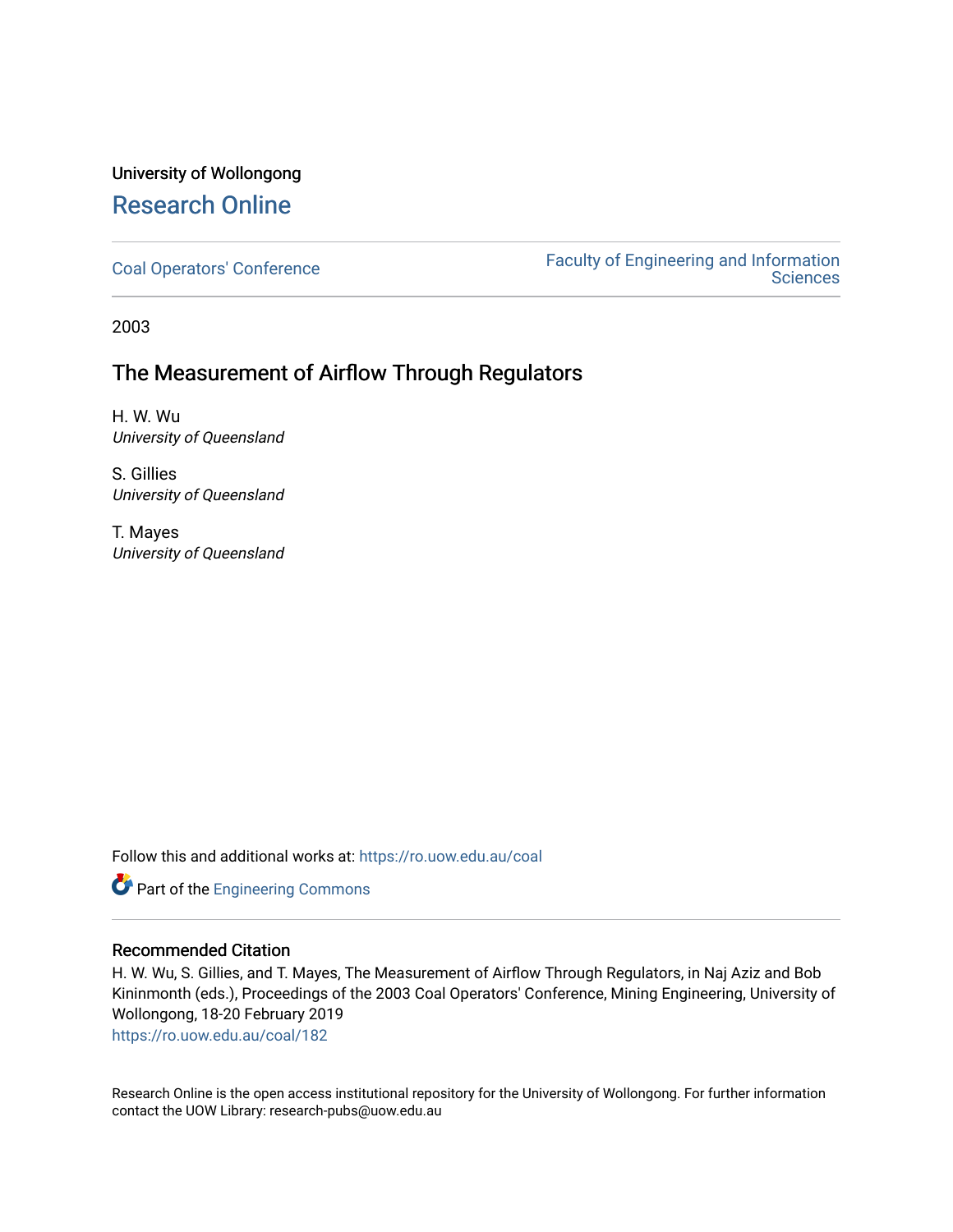# **THE MEASUREMENT OF AIRFLOW THROUGH REGULATORS**

# **Hsin Wei Wu 1 , Stewart Gillies 1 and Tim Mayes <sup>1</sup>**

*ABSTRACT:* One very reliable approach to establishing air quantity through a ventilation branch is through measurement of differential pressure across an opening or regulator. Mathematical relationships are available to relate (with some qualifications) pressure drop and quantity through an orifice placed symmetrically in a round flow conduit. However these can only be used to approximate mine regulator behaviour due to variability in construction, questions of symmetry and leakage

Efforts to characterize and/or mathematically model a number of types of operating mine regulators are described. Results can be used in the development of a computerized monitoring and simulation system to provide immediate or real time data on air behaviour within each branch within an underground mine ventilation network through linking of sensors to the ventilation network simulation software. This new approach to ventilation provides improved understanding of airflows through all mine sections.

# **INTRODUCTION**

There is a trend world wide to remote or telemetric monitoring of mine atmosphere conditions. Suitably robust and if required, intrinsically safe instruments are available for measurement of, for instance, gas concentrations, air velocity and air pressure. These are often tied extensive mine monitoring and communication systems.

One approach to establishing air quantity through a ventilation branch is through measurement of differential pressure across an opening or regulator (Gillies et al, 2002). Mathematical relationships are available to relate pressure drop and quantity through a regulator orifice placed symmetrically in a round flow conduit. However these can, at best, only be used to approximate mine regulator behaviour due to:

- The irregularity of mine regulators in shape and symmetry and their positioning in normally roughly square or rectangular mine airways,
- Whether air has to change direction before passing through the regulator,
- The construction of the mine regulator opening which may incorporate, for instance, the operation of louvres, a sliding door, window or curtain or placement of drop boards, and
- Uncontrolled air leakage through the regulator or adjacent bulkhead.

Efforts to characterize or mathematically model a number of operating mine regulators have been studied. The information has been used in a computerized monitoring and simulation system to provide immediate or real time information on each branch within an underground mine ventilation network through linking of sensors to the ventilation network simulation software. The system measures airflow or air pressure changes in selected ventilation branches and simulates flow through all other branches. This new approach to ventilation provides improved understanding of airflows through all mine sections. Ventilation network analysis software has been developed to link real time information generated by mine ventilation monitoring sensors into the network program to undertake network simulations and allow interpretation of key system data and operational changes (Gillies et al, 2002).

Some of the steps involved in a research project with particular emphasis on the examination, characterisation and modelling of various types of mine ventilation regulators used in both coal and metalliferous mines are described.

 $\overline{a}$ 

*<sup>1</sup> University of Queensland*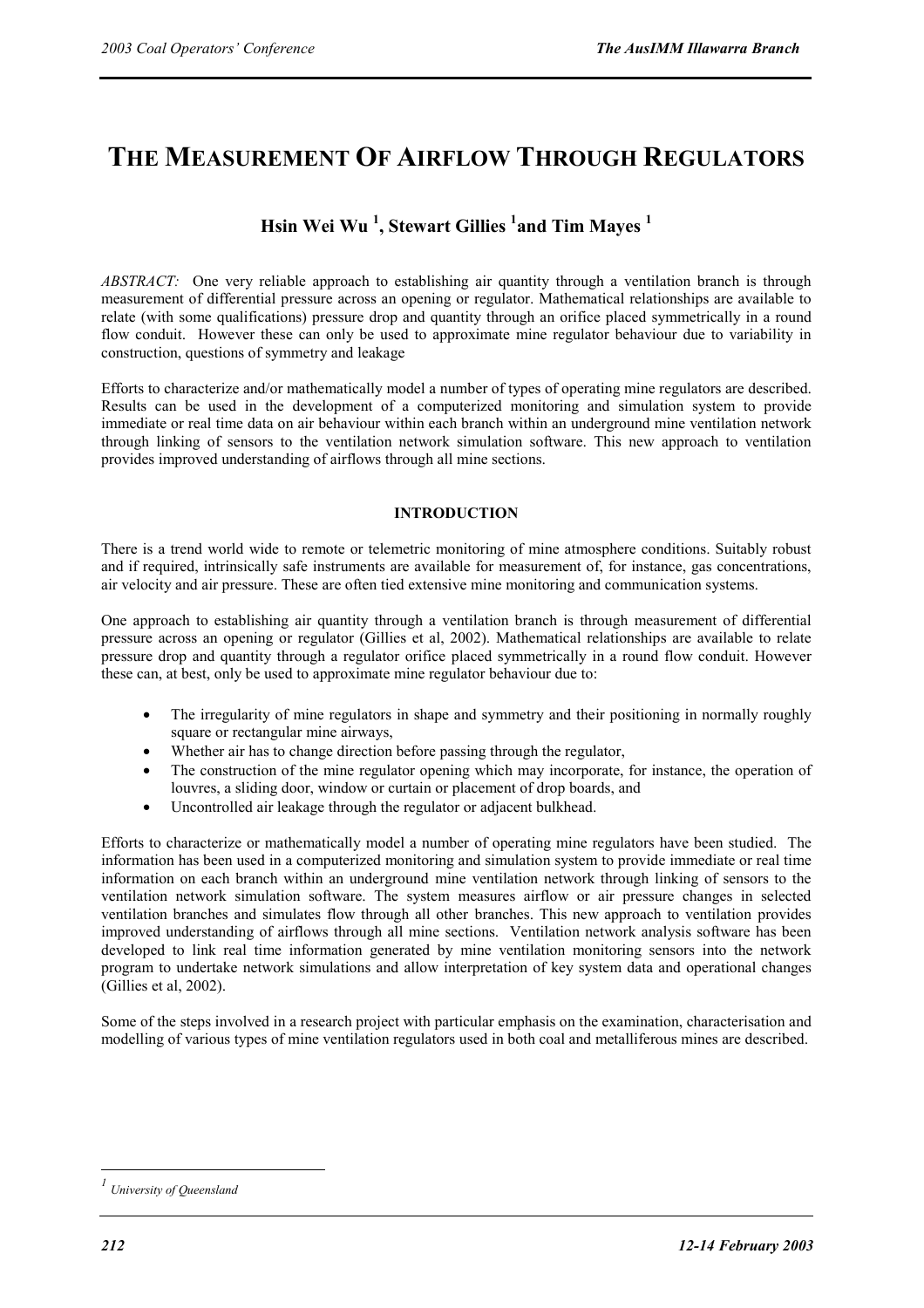# **THEORY OF REGULATORS**

A regulator is an artificial resistance (in the form of shock loss) introduced into an airway to control airflow. When airways are arranged in parallel and a prescribed quantity of air is made to flow through each branch, then "controlled splitting" is utilised. The branch with the highest resistance initially is termed the "free split". The free split may remain untouched or "free" of added impedance during the controlled splitting exercise. Other branches can have resistance added to them by the use of regulators that induce a shock loss of the required amount to deliver assigned airflow along all branches.

# **Types Of Regulators**

Regulators placed in mine air circuits may vary from well engineered devices with a long life to temporary roughly constructed arrangements that achieve a practical purpose or "the job in hand". Some of the more permanent devices take the following forms.

# *Drop board regulators*

Drop board regulators are a popular form of variable resistance regulators. They can consist of two vertical steel rails placed on each side of the airway (usually against bulkhead pillars) into which large wooden or steel boards are slotted from the ground up. Installation and alteration can be very labour intensive. More boards in place result in a smaller air opening and consequent generation of a higher shock loss. Personnel or vehicular access through them is usually difficult.

#### *Louvres*

Louvres form a variable resistance regulator. They are usually made of steel and are similar to domestic window louvres. The shock loss is related to the angle at which the louvres are open.

#### *Rubber flaps*

Rubber flaps can be used where vehicle access is required through a regulator and a good seal is not required. The flaps are hung from the back or roof, usually from a beam, such that they overlap. Vehicles can pass through them without the driver stopping the vehicle or opening the flaps.

# *Fabric or flexible material*

These regulators may consist of fabric of flexible material stiffened by steel bars. The material may be tied to the back and allowed to hang freely across the drift. In this case air pressure should ensure that the material forms a reasonable seal against adjacent bulkhead pillars. The height of the material can be adjusted to vary the required shock loss. Alternatively the stiffened material may form a "roller door" arrangement that can be fully opened for passage of vehicles or blast concussion. The roller door opening action may be motorised, sometimes through remote control, to allow easy setting to achieve a range of shock losses

#### *Ventilation doors*

Ventilation doors allow passage of personnel, vehicles and materials. They can completely seal off an airway (solid doors) or partially seal by incorporating an opening often covered by a sliding panel.

# *Ventilation bulkheads*

In cases where a small amount of air is required a hole may be placed in a bulkhead. A sliding door may be used to control flow through the opening.

# **Derivation Of Regulator Equation**

A regulator can be described as a large thin plate installed in a fluid conduit with an orifice cut in it. When a difference in pressure exists between the two sides the plate, fluid flows through the orifice in the pattern shown in Figure 1. The fluid enters the orifice from all directions or the high pressure side on the low pressure side. It issues as a converging jet in line with the centre of the orifice. The jet converges to its smallest area at a distance of about half the orifice diameter (Le Roux, 1990). This area is called the "vena contracta" (A<sub>c</sub> at Fig. 1). The ratio between vena contracta and orifice area is the "coefficient of contraction",  $C_{c}$  which is  $(A_c/A_r)$ , in Figure 1).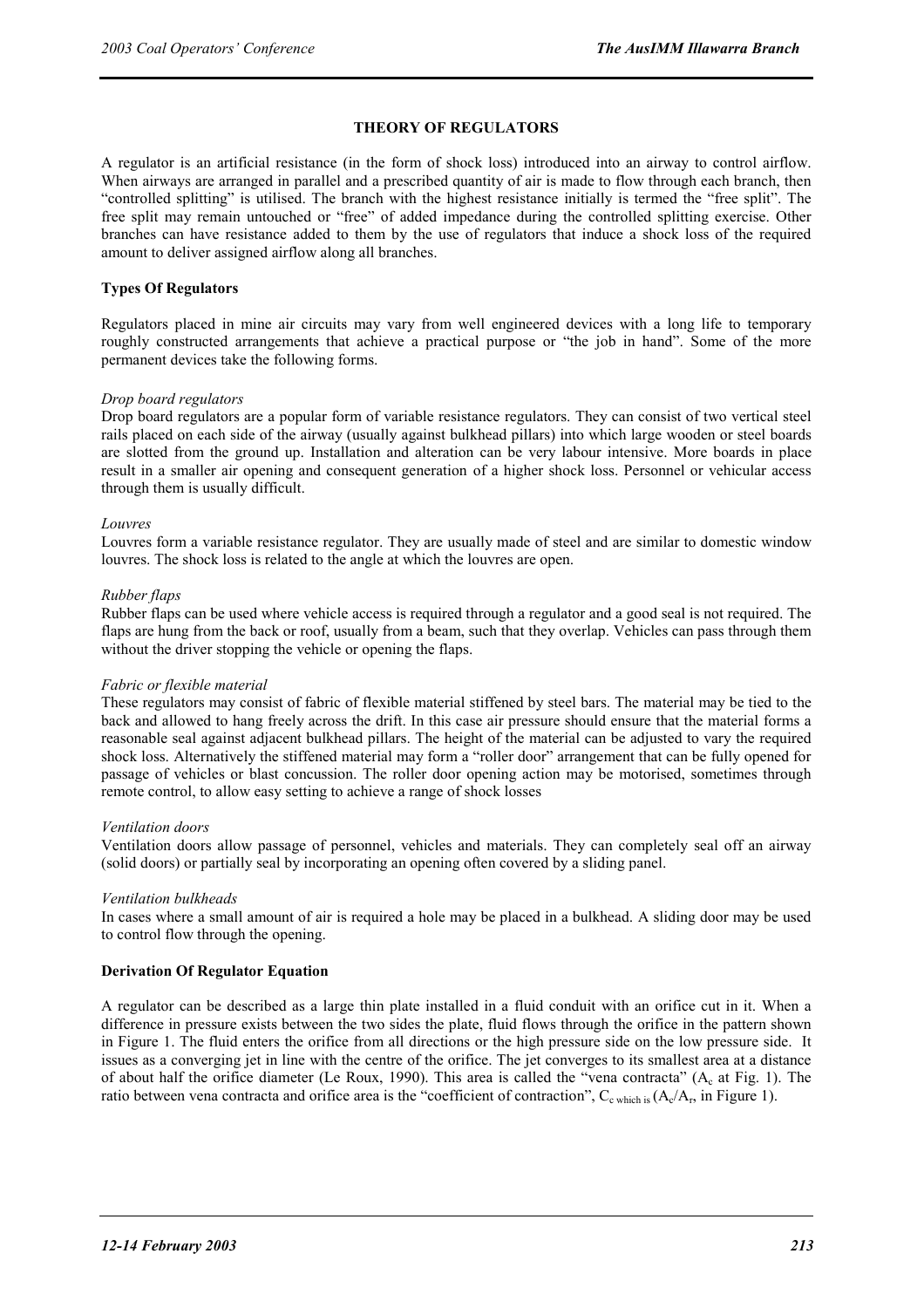

**FIG. 12 - Airflow pattern through an orifice (after Burrows et al, 1989).** 

McElroy (1935) found that the  $C_c$  value is a relation between the ratio of the orifice and airway cross sectional area, N  $(A<sub>r</sub>/A$  in Figure. 1), and Z, which is an empirical factor designated as the contraction factor, and is expressed as:

$$
C_c = \sqrt{\frac{1}{Z - ZN^2 + N^2}}
$$

Values of Z vary according to the edge shape of the orifice. Table 1 shows the Z factor for various constructions.

**Table 3 Contraction factors (Hartman et al, 1997)** 

| Edge    | 7.   |  |  |
|---------|------|--|--|
| Formed  | 1.05 |  |  |
| Rounded | 1.50 |  |  |
| Smooth  | 2.00 |  |  |
| Square  | 2.50 |  |  |
| Sharp   | 3.80 |  |  |

Since most regulators are square edged, a Z value of 2.5 is most commonly used in calculating  $C_c$ . Bernoulli's equation can be applied to both sides of the orifice as shown in Figure 1 in order to calculate the velocity of the air and hence the airflow quantity.

A correction must be made for the contraction of the jet at the vena contracta. Since the orifice is larger than the vena contracta, orifice velocity is lower than in the vena contracta. The velocity equated based on Bernoulli's equations is the velocity at the vena contracta. Therefore, the velocity at the orifice can be obtained with the following equation:

$$
V_2 = C_c \sqrt{\frac{2\Delta P_s}{\rho}} \frac{1}{\sqrt{1 - N^2}}\tag{1}
$$

where C<sub>c</sub> is the coefficient of contraction, as described before. Since airflow quantity through regulator  $Q = V_2 A_r$ , it follows that:

$$
Q = C_c \sqrt{\frac{2\Delta P_s}{\rho}} \frac{1}{\sqrt{1 - N^2}} A_r
$$
 (2)

where  $A_r$  is orifice opening area in m<sup>2</sup>.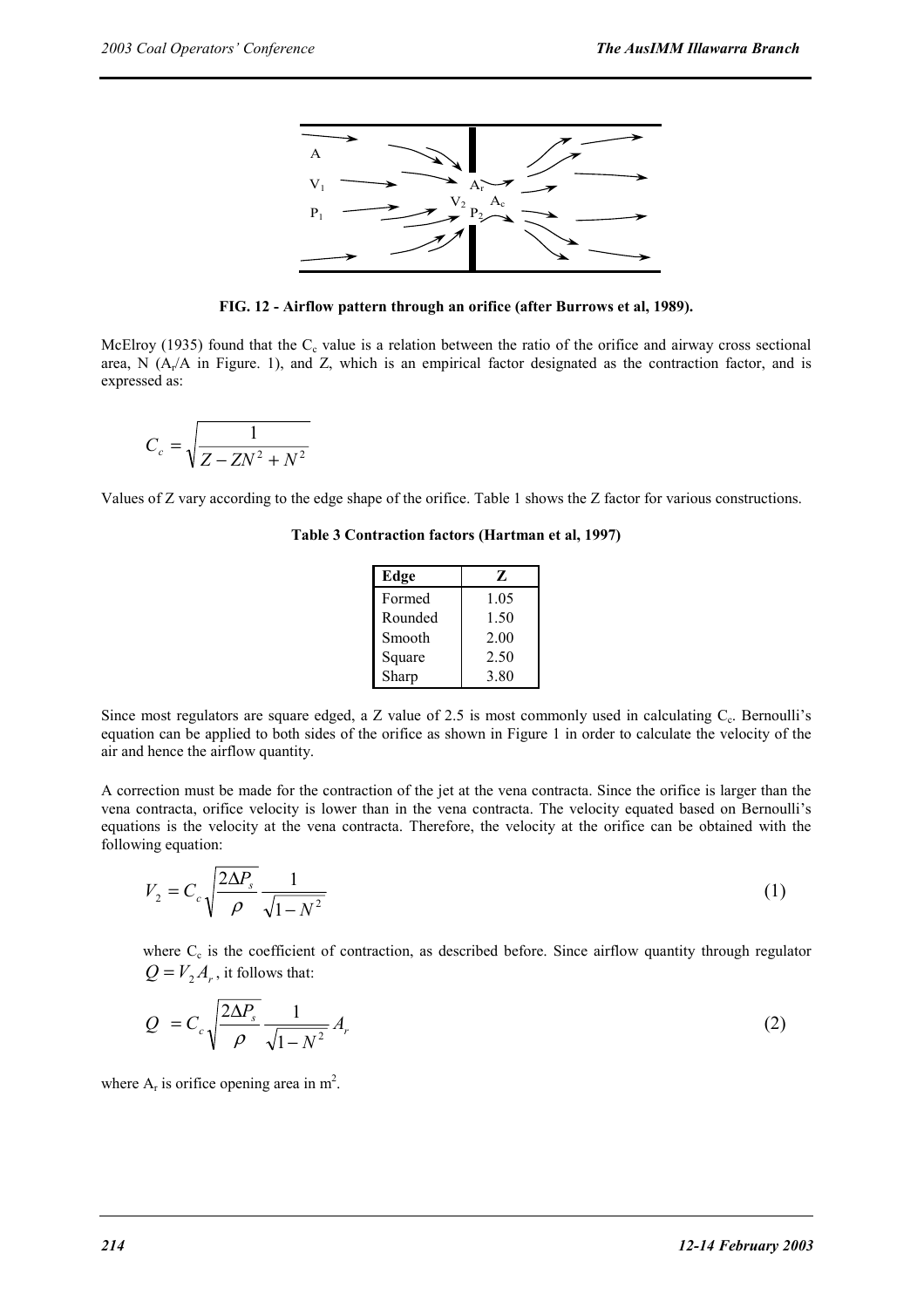# **FIELD TESTS OF REGULATORS**

Field tests on several types of regulators were conducted at various underground metalliferous and coal mines. Initially verification of air behaviour in flow through regulators was investigated. Parameters measured were airflow quantity and pressure drop across regulator. From pressure drop measurements, airflow quantity through regulators can be calculated with Equation 1. Results of this calculation can be compared with measured values and the reasons for significant differences investigated.

# **Drop Board Regulator Tests**

The regulator tested initially was a typical drop board regulator, as shown in Figure 2. Results of these tests are summarized in Table 2.



**FIG. 13 - Drop board regulator tested** 

Based on ΔP<sub>s</sub> measured, predicted airflow quantity through the regulator, Q, was then calculated with Equation 1. Values of Q were compared with the measured quantity,  $Q_m$  as set down in Table 2 and Figure 3. It can be seen from both the table and figure that the measured quantity is consistently larger than predicted. There are several possible reasons as follows.

# *Error during measurement*

It is common for operator induced errors to occur during mine drift measurement especially in small cross sectional airways. The authors experienced difficulty when measuring air velocity by continuous vane anemometer traversing because of limited space to move freely. Also the body of the underground person provides a significant obstacle to airflow.

| Condition     | $\Delta P_s$<br>Pa | $Q_m$<br>$m^3/s$ | $m^3/s$ | <b>Difference</b><br>$\frac{0}{0}$ |
|---------------|--------------------|------------------|---------|------------------------------------|
| Fully closed  | 163                | 2.05             | 0.00    | n/a                                |
| 1 board off   | 125                | 2.53             | 0.82    | 209.8                              |
| 2 boards off  | 96                 | 3.02             | 1.44    | 109.6                              |
| 3 boards off  | 73                 | 3.33             | 1.89    | 76.0                               |
| 4 boards off  | 58                 | 3.35             | 2.27    | 47.7                               |
| 5 boards off  | 47                 | 3.46             | 2.58    | 34.3                               |
| 6 boards off  | 36                 | 3.62             | 2.74    | 32.0                               |
| 7 boards off  | 30                 | 3.75             | 2.96    | 26.6                               |
| 8 boards off  | 25                 | 3.82             | 3.14    | 21.5                               |
| 10 boards off | 19                 | 3.86             | 3.58    | 7.8                                |
| 12 boards off | 12                 | 3.90             | 3.61    | 8.1                                |
| 14 boards off |                    | 3.89             | 3.46    | 12.4                               |

**Table 4 Results of drop board regulator test**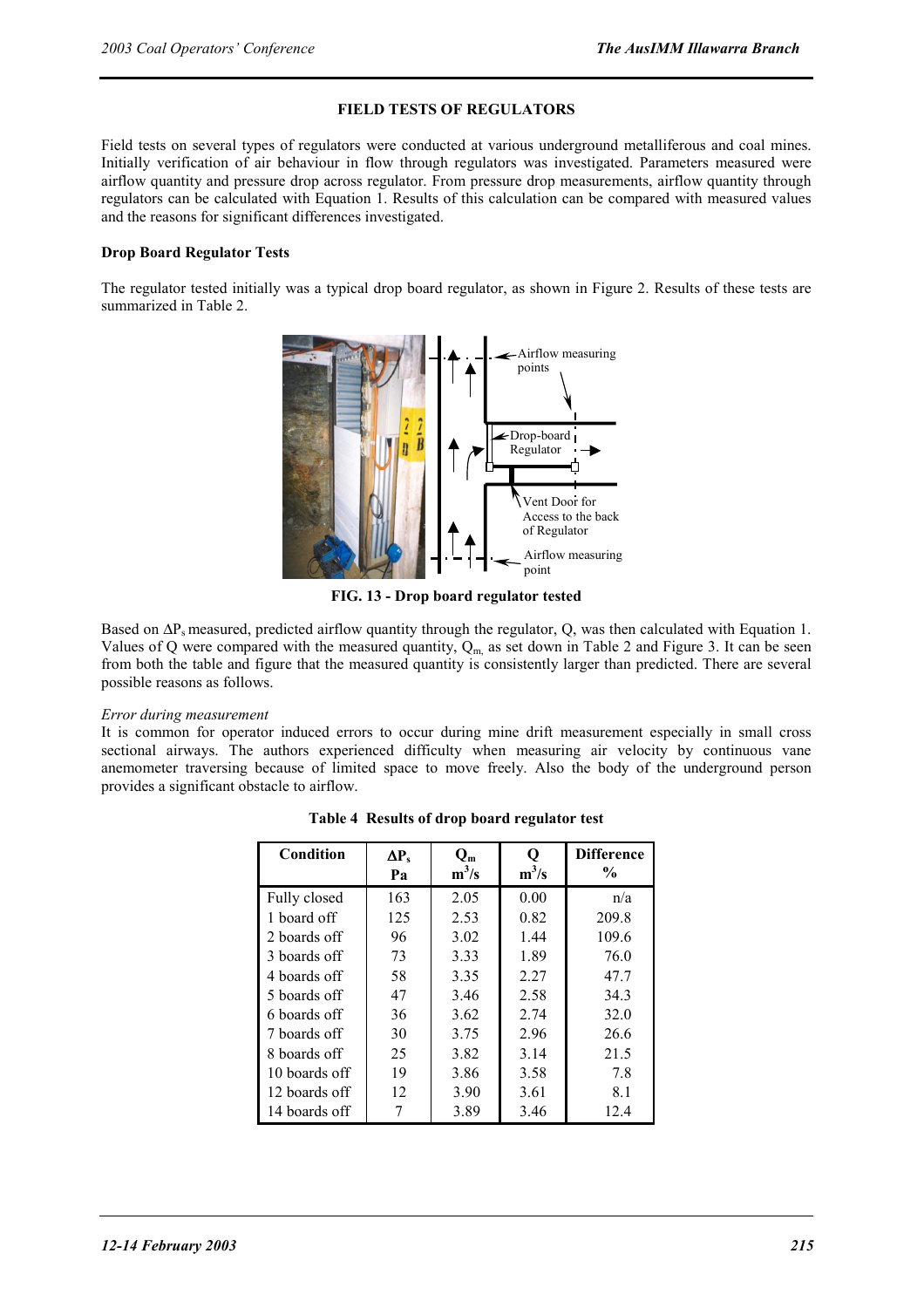

# **FIG. 14 - Comparison between measured and predicted quantity of air passing through regulator**

#### *Non-symmetrical condition and shape*

Equation 2 was derived based on a circular orifice in the middle of a regulator plate. The regulator opening under study is rectangular, has square edges and is located on the upper side and opening is rectangular not round leading to distorted air patterns. In addition the air turns through a sharp right angle before entering the regulator.

#### *Leakage*

Leakage occurs due to the presence of gaps between boards and between the regulator frame and the airway walls. The leakage quantity primarily depends on regulator construction and the differential pressure drop across the opening.

An approach is proposed to model the difference as air leakage since measurement error and the non-symmetrical condition were difficult to quantify. Therefore, the airflow quantity through the regulator can be expressed as:

$$
Q = C_c \sqrt{\frac{2\Delta P_s}{\rho} \frac{1}{\sqrt{1 - N^2}}} A_r + Q_l
$$
\n(3)

where  $Q_1$  is the leakage quantity. Thus  $Q_1$  needs to be quantified. An approach to this modelling is developed.

# *Relationship Between Airflow Quantity and Regulator Resistance*

The regulator can be treated as a set of two parallel airways namely:

- 1. The regulator opening and
- 2. The leakage paths, that is passages through and around the regulator other than the regulator orifice itself.

3.

This can be illustrated as in Figure 4.



**FIG. 15 - Airflow paths in regulator** 

Therefore, the total resistance of regulator  $(R_t)$  can be modelled to consist of the regulator opening resistance  $(R_0)$ and the leakage path resistance  $(R<sub>l</sub>)$ . When the regulator is in a fully closed condition, the air flows through the leakage path only.

Airflow quantity through the regulator opening is calculated using the basic square law ( $\Delta P_s = RQ^2$ ). Based on this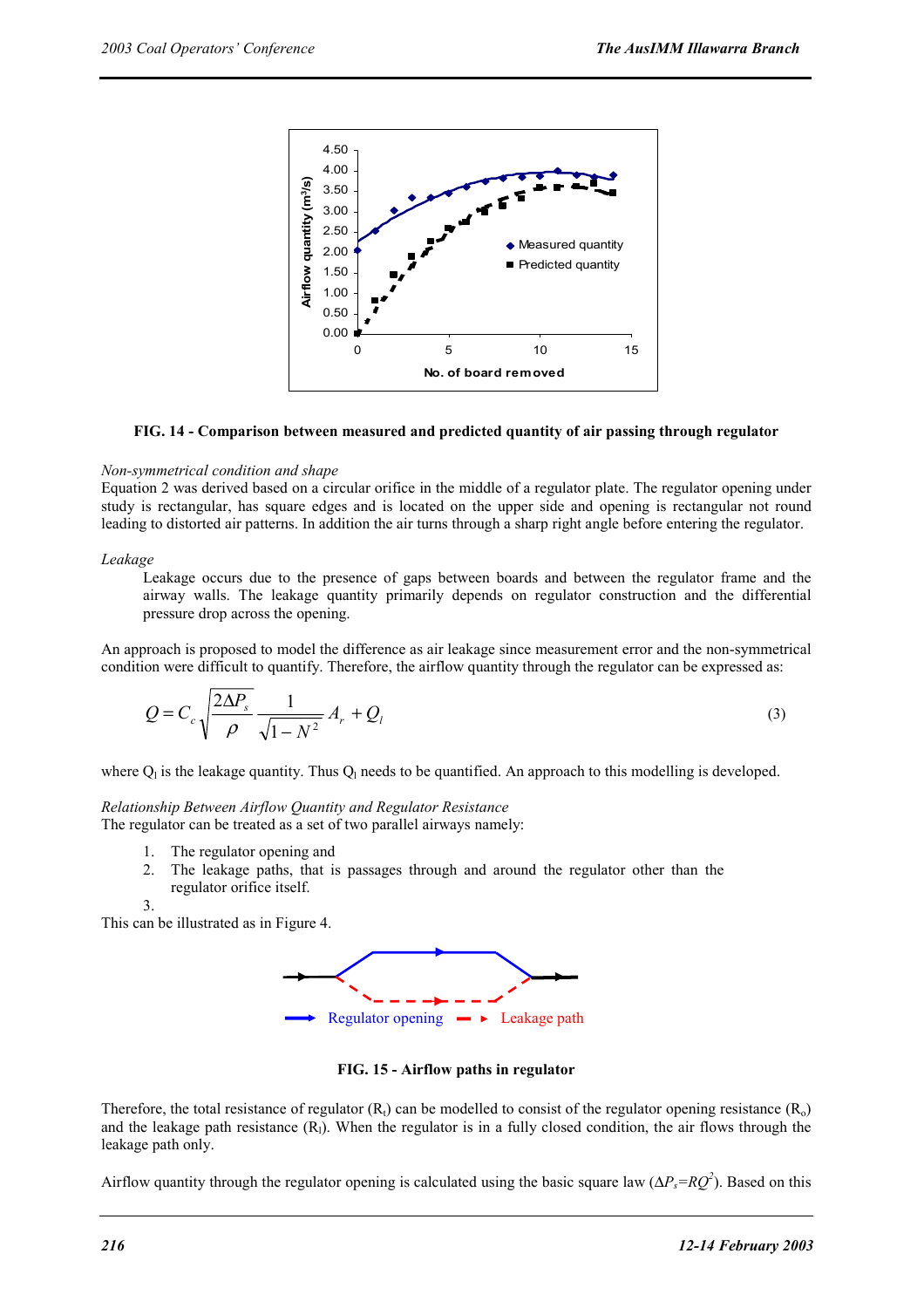equation and Equation 2, the relationship between  $R_0$  and  $A_r$  can be established as follows.

$$
\sqrt{\frac{\Delta P_s}{R_o}} = C_c \sqrt{\frac{2\Delta P_s}{\rho}} \frac{1}{\sqrt{1 - N^2}} A_r
$$
\n
$$
\sqrt{\Delta P_s} \frac{1}{\sqrt{R_o}} = C_c \sqrt{2} \sqrt{\Delta P_s} \frac{1}{\sqrt{\rho}} \frac{1}{\sqrt{1 - N^2}} A_r
$$
\n
$$
\sqrt{R_o} = \frac{1}{C_c A_r} \sqrt{\frac{\rho (1 - N^2)}{2}}
$$
\n
$$
R_o = \frac{\rho (1 - N^2)}{2C_c^2 A_r^2}, \text{ Since } N = \frac{A_r}{A}, \text{ thus}
$$
\n
$$
R_o = \frac{\rho}{2C_c^2 A_r^2} \frac{\rho}{2C_c^2 A^2}
$$
\n
$$
R_o = \frac{\rho}{2C_c^2} (\frac{1}{A_r^2} - \frac{1}{A^2})
$$
\n(4)

where A is the airway cross sectional area. Since this equation does not take leakage into account, the actual regulator resistance will be different from the one calculated by the equation above. Thus, actual resistance is R<sub>t</sub>.  $R_t$  is made up of  $R_0$  and  $R_1$  in parallel configuration and so the relationship between them can be established. Since  $R_0$  has been quantified by Equation 2,  $R_1$  has to be quantified also to allow  $R_t$  to be calculated. Thus, based on the measured pressure drop, the airflow quantity through the regulator can be determined.

To do this,  $R_0$  is first calculated using Equation 2, and then the total resistance is calculated using the square law based on the measured pressure drop and the measured airflow quantity.  $R_1$  then can be calculated using the parallel airways resistance relationship. Table 3 shows the calculated resistance of the regulator tested.

| Condition     | $\rm R_{t}$ | $R_{0}$    | $R_{1}$    | $A_{r}$        |
|---------------|-------------|------------|------------|----------------|
|               | $Ns^2/m^8$  | $Ns^2/m^8$ | $Ns^2/m^8$ | m <sup>2</sup> |
| Fully closed  | 38.65       | $\infty$   | 38.65      | $\theta$       |
| 1 board off   | 19.46       | 186.77     | 42.43      | 0.09           |
| 2 boards off  | 10.56       | 46.39      | 38.61      | 0.18           |
| 3 boards off  | 6.58        | 20.39      | 35.31      | 0.27           |
| 4 boards off  | 5.17        | 11.29      | 49.52      | 0.36           |
| 5 boards off  | 3.93        | 7.08       | 60.21      | 0.45           |
| 6 boards off  | 2.75        | 4.80       | 46.76      | 0.54           |
| 7 boards off  | 2.13        | 3.42       | 48.32      | 0.63           |
| 8 boards off  | 1.71        | 2.53       | 54.71      | 0.72           |
| 9 boards off  | 1.42        | 1.92       | 72.25      | 0.81           |
| 10 boards off | 1.28        | 1.48       | 246.09     | 0.90           |
| 11 boards off | 0.94        | 1.16       | 91.92      | 0.98           |
| 12 boards off | 0.79        | 0.92       | 140.23     | 1.07           |
| 13 boards off | 0.68        | 0.73       | 415.53     | 1.16           |
| 14 boards off | 0.46        | 0.59       | 37.87      | 1.25           |

#### **Table 5 Regulator resistances**

To quantify  $R_1$  a plot against regulator opening area was made, as shown in Figure 5. It was found that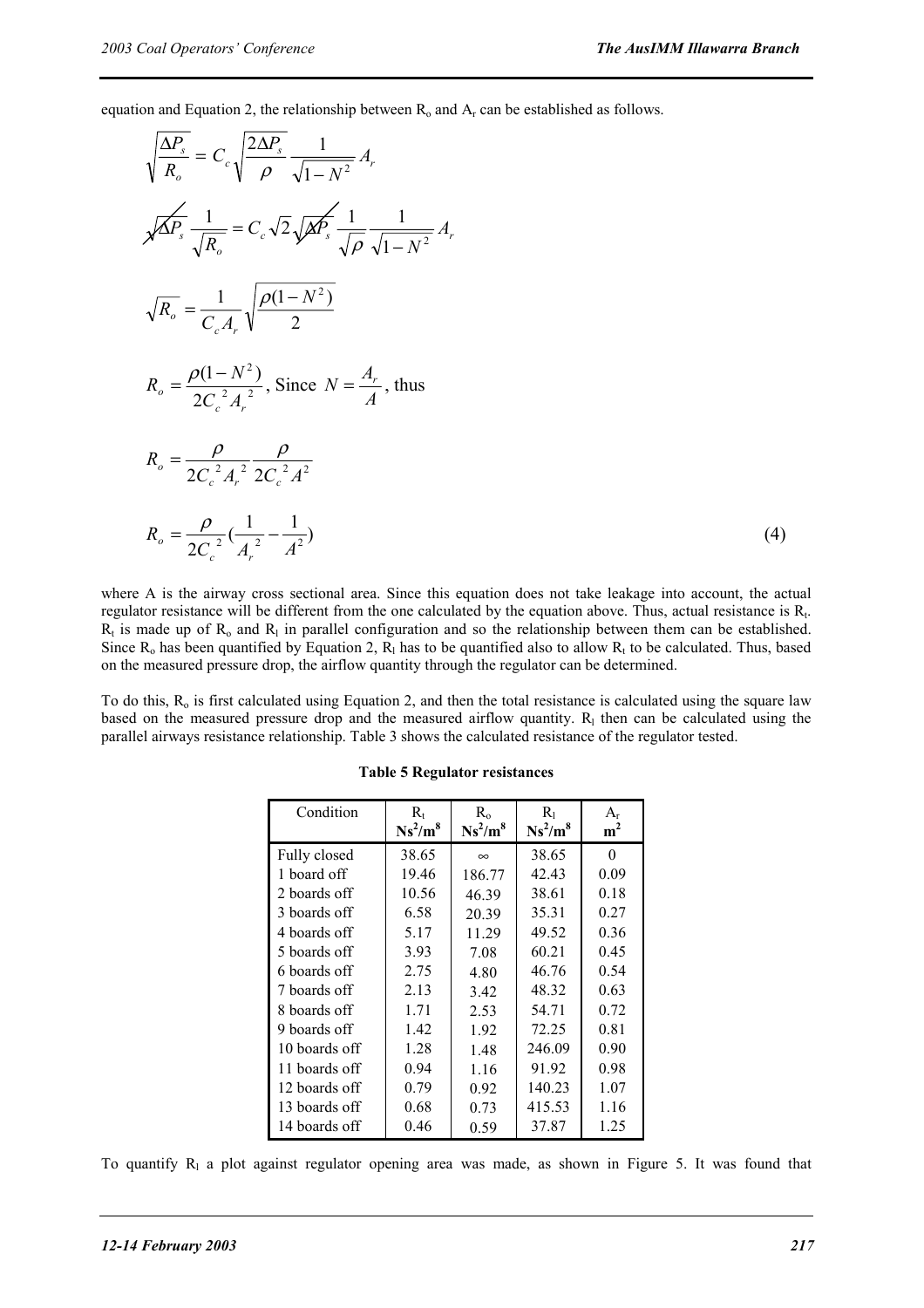$R_l = 32.734e^{1.1631Ar}$ . Therefore, the total regulator resistance, R<sub>t</sub> can be calculated from:

$$
\frac{1}{\sqrt{R_t}} = \frac{1}{\sqrt{R_o}} + \frac{1}{\sqrt{R_l}}
$$

$$
R_o = \frac{\rho}{2C_c^2} (\frac{1}{A_r^2} - \frac{1}{A^2})
$$

$$
R_l = 32.734e^{1.1631Ar}
$$

And so the total regulator resistance,  $R_t$  can be calculated. The airflow quantity was then re-calculated using the square law based on the new  $R_t$ . Results of this were then compared with measured values,  $Q_m$ , as summarized in Table 4 and Figure 6.



**FIG. 16 - Quantification of resistance for leakage paths** 

It can be seen from both the table and the graph that the difference is at all times less than 10 percent which is well within practical underground measurement tolerance and therefore this new equation is sufficiently reliable to be employed for further analysis.

| Condition     | $Q_m m^3/s$ | New $R_t$<br>$Ns^2/m^8$ | New O<br>$m^3/s$ | <b>Difference</b><br>$\frac{0}{0}$ |
|---------------|-------------|-------------------------|------------------|------------------------------------|
| Fully closed  | 2.05        | 32.73                   | 2.23             | $-8.0$                             |
| 1 board off   | 2.53        | 17.49                   | 2.67             | $-5.2$                             |
| 2 boards off  | 3.02        | 10.80                   | 2.98             | 1.1                                |
| 3 boards off  | 3.33        | 7.27                    | 3.17             | 5.1                                |
| 4 boards off  | 3.35        | 5.18                    | 3.35             | 0.0                                |
| 5 boards off  | 3.46        | 3.84                    | 3.50             | $-1.1$                             |
| 6 boards off  | 3.62        | 2.93                    | 3.51             | 3.1                                |
| 7 boards off  | 3.75        | 2.28                    | 3.63             | 3.4                                |
| 8 boards off  | 3.82        | 1.81                    | 3.72             | 2.7                                |
| 10 boards off | 3.86        | 1.17                    | 4.03             | $-4.3$                             |
| 12 boards off | 3.90        | 0.78                    | 3.93             | $-0.8$                             |
| 14 boards off | 3.89        | 0.52                    | 3.68             | 5.7                                |

**Table 6 Comparison between measured and new predicted quantity**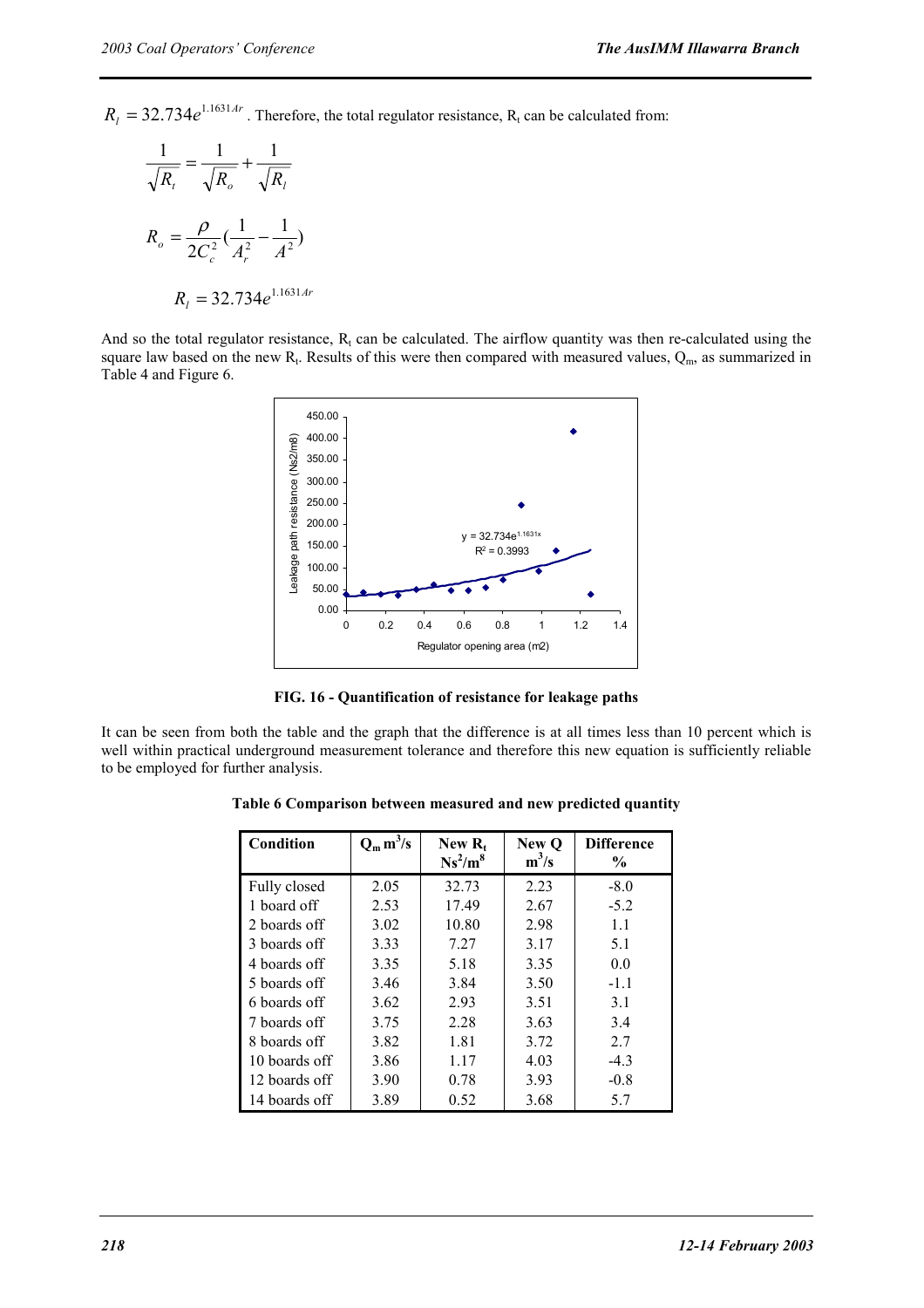

**FIG. 17 - Comparison between measured and new predicted quantity** 

From these the relationship between the regulator opening area and total resistance can be derived as shown in Figure 7. Based on this, pressure and airflow quantity relationships can be calculated from mine regulator impedance characteristic curves These can be drawn for different mine configurations as shown in Figure 8. The three curves shown illustrate relationships from Table 4 for one, three and five boards off the regulator.



**FIG. 18 - Relationship between new total resistance and regulator opening area.** 



**FIG. 19 - Drop board regulator characteristic curves.** 

An investigation was conducted to check whether the test method maintained accuracy with less measurement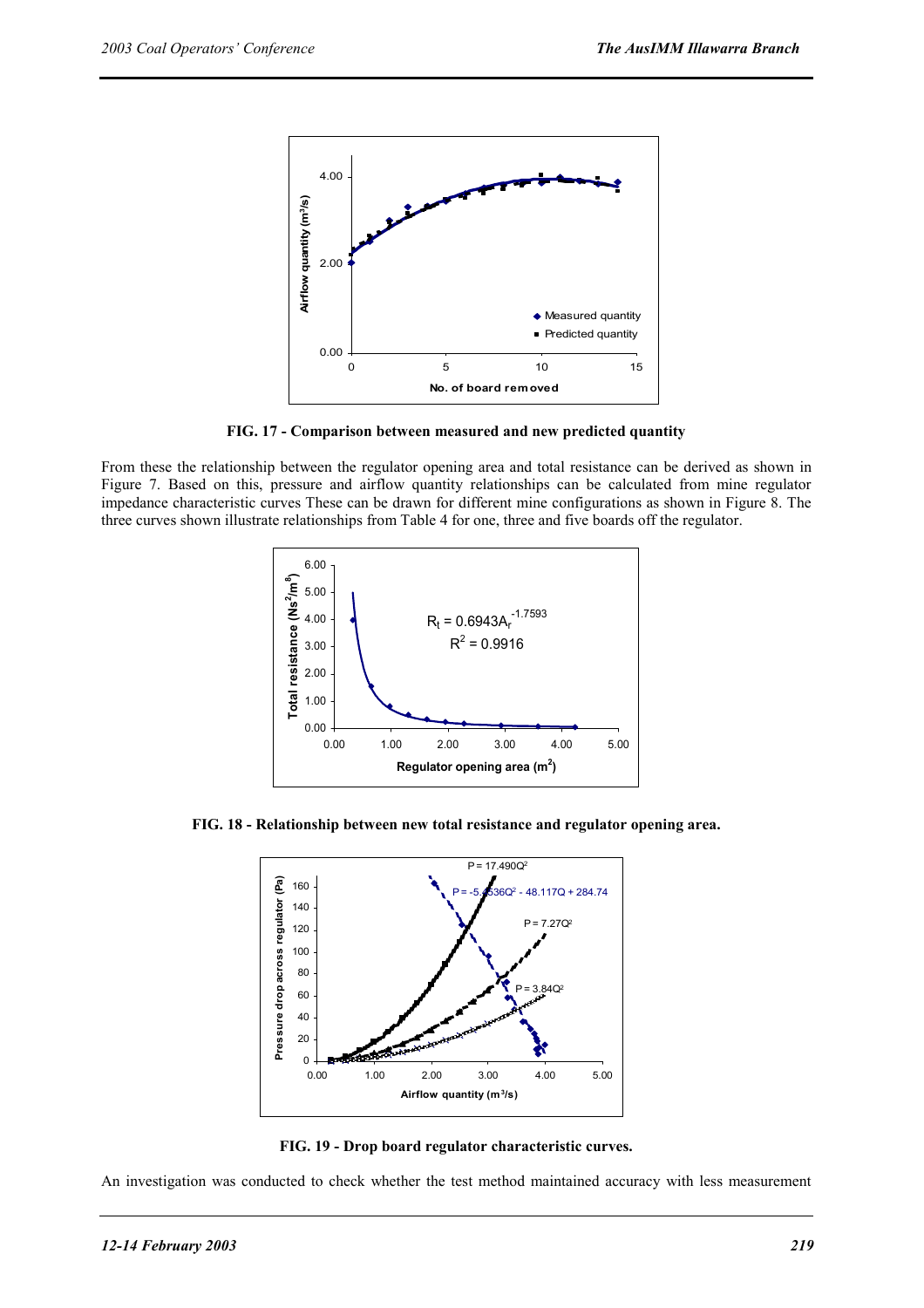data. It was found that with half the number of measurements taken (removing two boards at one time instead of one board) differences remained mostly less than 10 percent and the method was still considered reliable.

# **C-Section Regulator Tests**

Similar tests were conducted on Drop Board style C-section regulators. Figure 9 shows a photographic view and the engineering drawing of a C-section regulator used by an Australian mine. The regulators were installed in either half or full sizes depending on the magnitude of the airflow regulation requirements and the locations.



**FIG. 20 - Photographic view and engineering drawing of a half size C-section regulator** 

A half size ventilation regulator may consist of up to a total of 16 C-section galvanised steel boards which are secured with humpback split pins to the frame structure. The full sized version is two of these regulator frames placed side by side. The frame structure is secured in place using rock bolts to the concrete floor base. Packing is used to seal the drive around the regulator frame structure. Dimensions of each C-section board are 1.65 m in width and  $0.2$  m in height. The maximum opening area of a half size C-section regulator is  $5.28$  m<sup>2</sup>.

Results of the initial test on one of the half size C-section regulators are shown in Table 5. Several test series were also undertaken to verify the relationship between the equivalent total regulator resistance,  $R<sub>t</sub>$ , and equivalent opening areas,  $A_r$  at various locations at the same mine. Figure 10 shows the calculated relationships between  $R_t$ and  $A_r$  for the C-section regulators. It can be seen that the relationships are similar to the relationship established from the drop board regulator tests.

| Condition     | $\Delta P_s$ | $\mathsf{Q}_{\mathsf{m}}$ |         | Difference    | $\rm R_{\rm t}$ |
|---------------|--------------|---------------------------|---------|---------------|-----------------|
|               | Pa           | $m^3/s$                   | $m^3/s$ | $\frac{6}{9}$ | $Ns^2/m^8$      |
| Fully closed  | 385          | 6.3                       | 0.0     | n/a           | 9.70            |
| 1 board off   | 395          | 8.7                       | 5.4     | 62.4          | 5.22            |
| 2 boards off  | 375          | 14.6                      | 10.4    | 39.8          | 1.76            |
| 3 boards off  | 370          | 18.9                      | 15.6    | 21.4          | 1.04            |
| 4 boards off  | 348          | 27.4                      | 20.1    | 36.0          | 0.46            |
| 5 boards off  | 345          | 33.5                      | 25.1    | 33.5          | 0.31            |
| 6 boards off  | 325          | 41.3                      | 29.3    | 41.1          | 0.19            |
| 7 boards off  | 325          | 45.1                      | 34.2    | 31.9          | 0.16            |
| 9 boards off  | 290          | 52.4                      | 41.7    | 25.8          | 0.11            |
| 11 boards off | 245          | 62.3                      | 47.0    | 32.6          | 0.06            |
| 13 boards off | 235          | 68.7                      | 54.6    | 25.7          | 0.05            |

**Table 7 Results for one of the C-section regulator tests.**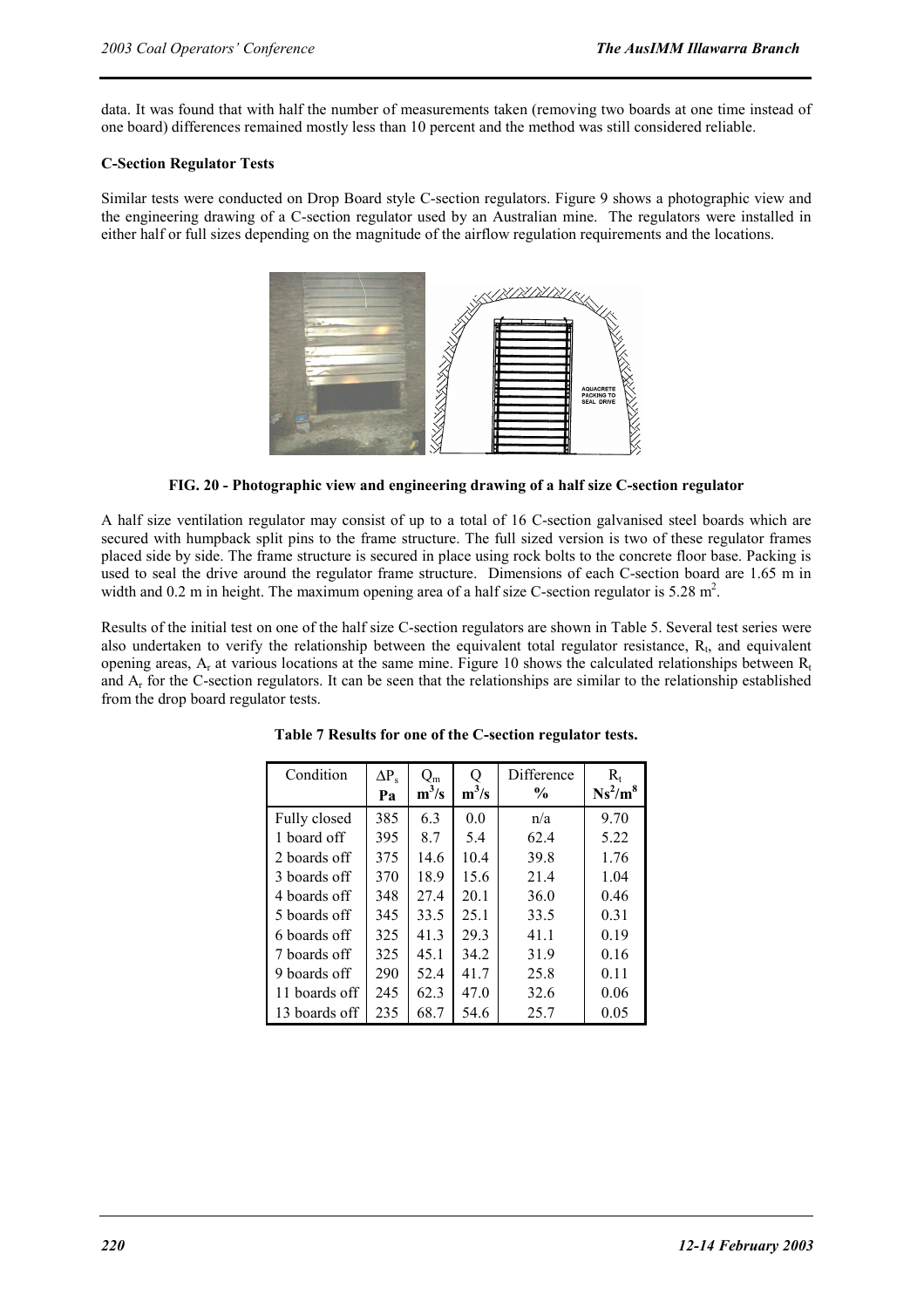

**FIG. 21 - Relationship between**  $R_t$  **and**  $A_r$  **for C-section regulators.** 

In Figure 10, a theoretical relationship between the equivalent resistance and the opening area of a regulator similar to the approximation equation proposed by Le Roux (1990) was also included. The equation for calculating the size of regulator opening given the airflow quantity and pressure destroyed by the regulator is as follows.

$$
A_r = C \times Q \sqrt{\frac{\rho}{\Delta P_s}}
$$

where *C* is a constant.

This equation is based on equation 2 with assumptions made to account for the general mining conditions, for example,  $C_c \approx 0.64$  and  $\sqrt{(1 - N^2)} \approx 1$ . Therefore a value of 1.1 was suggested to replace these terms. As R<sub>t</sub> =  $\Delta$ Ps/Q<sup>2</sup> rearranging the above equation, gives

$$
A_r = 1.1 \times \sqrt{\frac{Q^2 \rho}{\Delta P_s}}
$$

$$
A_r = 1.1 \times \sqrt{\frac{\rho}{R_t}}
$$

Therefore,  $R_t$  can be calculated from the following equation at standard air density of 1.2 kg/m<sup>3</sup>.

$$
R_t = 1.452 A_r^{-2.0}
$$

In Figure 10, it can be seen that the equivalent total resistance calculated from the tests was lower than the theoretical regulator resistance. As mentioned before, the equivalent total regulator resistance takes into account also resistances of the leakage paths which are parallel air paths through the regulator opening. It is expected that the values of  $R_t$  will be lower than the regulator resistance itself.

# **Louvre Regulator Tests**

Tests were carried out on louvre type regulators. This type of regulator is popular in Australian coal mines and an example is shown in Figure 11. Generally a double vehicle door design has louvres placed within panels of both doors. The louvre blades can be adjusted to various angles to control airflow. In this test both left and right doors could be set at nine positions. Tests were undertaken both by holding one side fixed and varying the other and by varying both sides. Table 6 gives a summary of one of these test results sets, with calculated resistance values and equivalent opening areas for the louvre settings. Relationships between resistance and the equivalent opening areas are shown in Figure 12.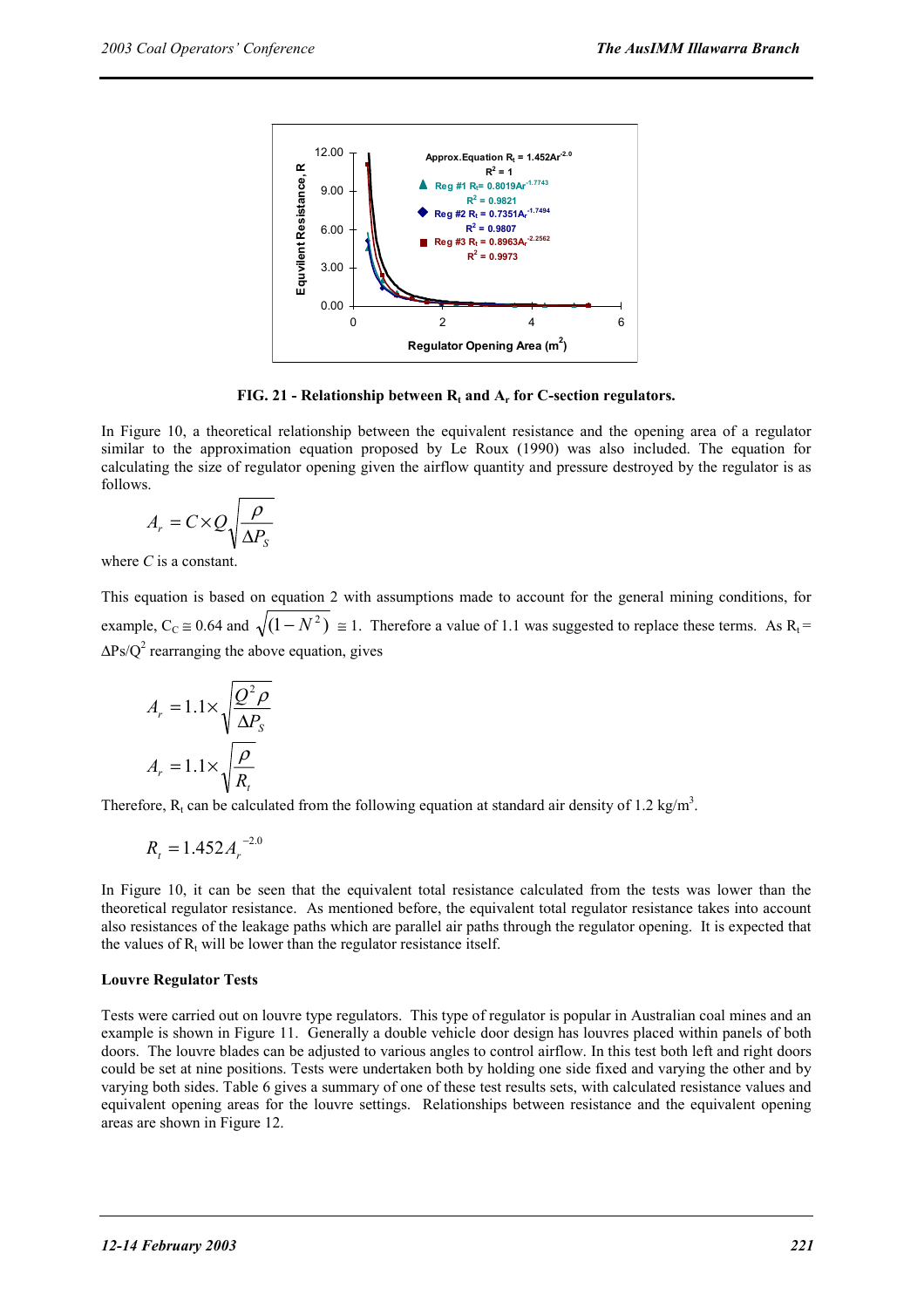

**FIG. 22 - An example of a louvre regulator.** 

| <b>Regulator Position</b> |       | $P_{s}$ | Q     | R    | A,        |              |                   |
|---------------------------|-------|---------|-------|------|-----------|--------------|-------------------|
| Left                      | Angle | Right   | Angle | (Pa) | $(m^3/s)$ | $(Ns^2/m^8)$ | (m <sup>2</sup> ) |
| 1                         | 89    | 9       | 2.8   | 76   | 119.0     | 0.0054       | 3.41              |
| 1                         | 89    | 8       | 14.5  | 86   | 117.7     | 0.0062       | 3.31              |
| 1                         | 89    | 6       | 31    | 115  | 112.9     | 0.0090       | 2.94              |
| 1                         | 89    | 5       | 45.2  | 172  | 105.1     | 0.0156       | 2.42              |
| 1                         | 89    | 4       | 55    | 200  | 102.0     | 0.0192       | 1.98              |
| 1                         | 89    | 3       | 65    | 235  | 88.5      | 0.0300       | 1.48              |
| 1                         | 89    | 2       | 76    | 298  | 70.2      | 0.0605       | 0.87              |
| 1                         | 89    | 1       | 89    | 387  | 52.1      | 0.1426       | 0.12              |
| 2                         | 76    | 2       | 76    | 225  | 94.6      | 0.0251       | 1.62              |
| 3                         | 65    | 3       | 65    | 125  | 118.6     | 0.0089       | 2.84              |
| 4                         | 55    | 4       | 55    | 83   | 124.7     | 0.0053       | 3.85              |
| 5                         | 45.2  | 5       | 45.2  | 50   | 132.1     | 0.0029       | 4.73              |
| 6                         | 31    | 6       | 31    | 32   | 132.5     | 0.0018       | 5.76              |
| 9                         | 2.8   | 9       | 2.8   | 20   | 140.4     | 0.0010       | 6.71              |

**Table 8 Example of the louvre regulator test results.** 

It would appear that both aspects follow a similar relationship to that observed for the drop board or C-section regulators tested. There is no doubt that the resistance values increased as the equivalent opening areas decreased. However, it is suspected that due to the nature of fluid flow through louvre blade settings, the relationship between the resistance and equivalent opening areas would be more complex than drop board flow behaviour. A literature review on louvre regulators indicated that only limited research had been conducted on louvre flow behaviour.



**FIG. 23 - Relationship between resistance and equivalent opening area for louvre regulator.**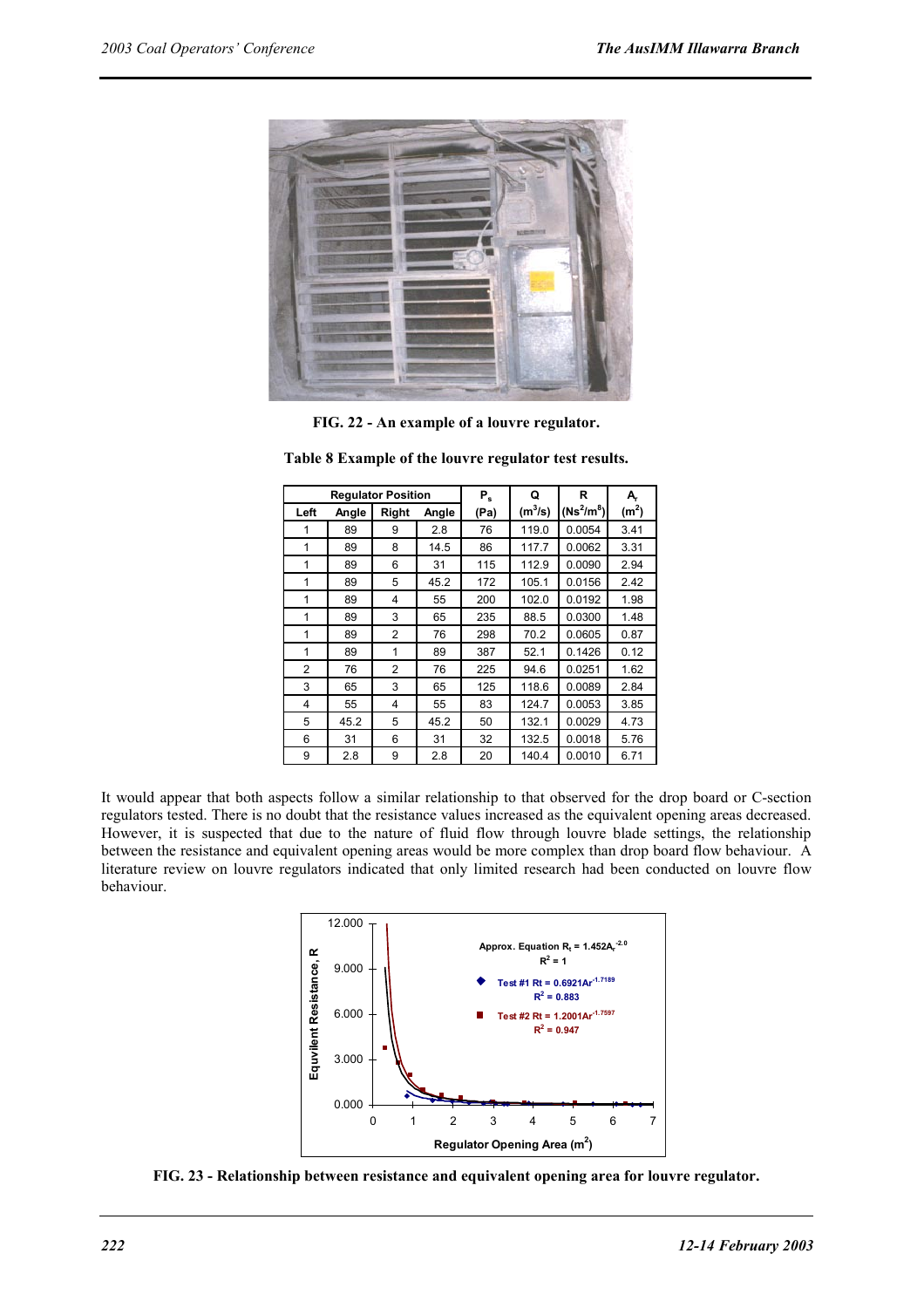# **Roller Door Regulator Tests**

Use of a roller door as a ventilation regulator was examined. Adjustment of the height of this door is undertaken via an automated control system. There is very little information on the use of roller doors as ventilation regulators and on the automation of such a system. Basically at the start of every shift the ventilation supervisor would remotely turn on face or booster fans and adjust regulator positions as required via the integrated mine monitoring and control system. Airflow and/or differential pressure sensors could be incorporated as part of such an automated control system to monitor changes made.

For this study, a roller door was installed for trial purposes as shown in Figure 13. Basically the roller door works like a Venetian blind, that is the lifting belt (made from sling material) is attached at the bottom corners of the door leaf and runs up inside the side guides to the drive assembly at the top. As the drive winds the belt, it lifts the bottom beam and each successive horizontal aluminium beam stacks on the top causing the vinyl coated fabric to billow out on the both sides as the air is expelled.



**FIG. 24 - Schematic and photographic views of a roller door regulator** 

Several regulator characteristic tests were carried out to establish the relationship between  $R_t$ , and  $A_t$ . Figure 14 shows the relationship between  $R_t$  and  $A_r$  for the roller door tested. It should be noted that the air quantity and pressure was very low during the tests. Therefore, the calculation of equivalent resistance from measurements was difficult.

Also as one of the tests was conducted when the roller door was installed without a proper bulkhead built around it, a temporary brattice was erected to stop the airflows around the door. For this reason the leakage was substantial which means the equivalent resistance of the roller door regulator structure tested was much lower. As measurement was taken with the door fully closed it was possible to work out the equivalent resistance of the leakage paths around the door structure and then back calculate the resistance of the roller door only,  $R_{door}$ , without the leakage paths as shown in Figure 14. It can be seen that it gives a much better comparison with the theoretical relationship between  $R_t$  and  $A_t$ .



FIG. 25 - R<sub>t</sub> vs. A<sub>r</sub> for Roller Door regulator tested